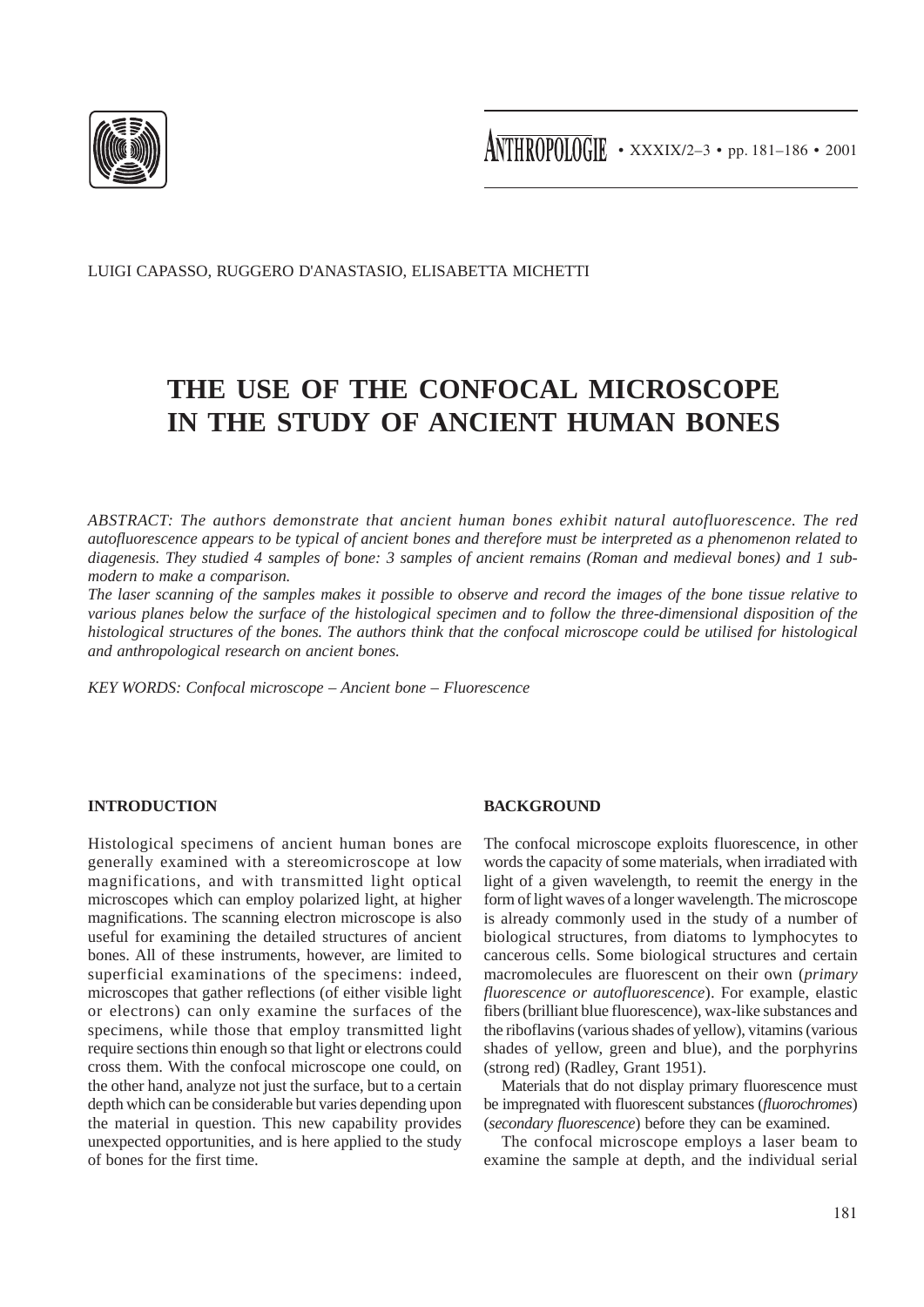

FIGURE 1. Transverse sections observed through a transmitted light optical microscope: a) sample #1 (sub-recent bone, femur, 100×); b) sample #2 (T51 Ind. B from Teramo Sant'Anna, femur, 100×); c) sample #3 (E113 from Herculaneum, fibula, 100×); d) sample #4 (E130 from Herculaneum, fibula,  $100\times$ ).

images gathered can then be processed to obtain threedimensional reconstructions. One can also make "virtual" cross sections of a specimen.

Until we undertook this study, it was not known if bone exhibited primary fluorescence; it turns out that the confocal microscope will be especially useful in providing information on the three-dimensional paths followed within a specimen by structures such as Havers channels or osteocytic lacunae.

#### **MATERIALS AND METHODS**

The samples examined here were pieces of non-decalcified human bone taken from the *linea aspera* of the femur, or the interosseous ridge of the fibula, of four individuals, (*Table 1*); one sample dates to sub-current time, one is from an archaic necropolis, and two are from Roman times.

The thin sections (*Figure 1*), which are 100µ and 150µ thick, were obtained using a microtome with a diamondcoated circular blade (Leica 1600). After washing for 10 minutes in alcohol of increasing concentrations (from 70% to 100%) and xylene, the sections were mounted on slides using Canada balsam. In preparing the specimens plain glass slides, which are generally not fluorescent, were used. The ancient bone specimens were studied with a confocal microscope consisting of a krypton/argon Fluoview laser generator (Olympus) mounted on an Olympus BX50

182

transmitted light microscope at the Laboratory of Anthropology of the Ministero per i Beni e le Attività Culturali's Laboratorio di Antropologia del Servizio Tecnico per le Ricerche Antropologiche e Paleopatologiche. The sample of modern bone was examined with an MRC 1024 BIORAD confocal microscope (with the same krypton/ argon laser) mounted on a Zeiss optical microscope at the Laboratorio di Fisiologia Cellulare of the Università degli Studi "G. D'Annunzio" in Chieti. The images were processed using a program that runs under Windows version 3.11.

## **OBSERVATIONS**

The confocal examination of the transversal sections of the femoral cortical of the recent sample of dry human bone showed, first of all, that the material has very little primary fluorescence (*Figure 2*). Regardless of the wavelength selected for the observation (we used both green and red light), the architecture of the treated bone from the recent skeleton revealed only a non-uniform, tenuous primary fluorescence; the only intensely fluorescent areas are the walls of the Havers channels and the osteocytic niches, and the canalicolae that, in life, hosted the cytoplasmic elongations of the osteocytes. This distribution is probably due to the presence of protein remains in the areas that exhibit primary fluorescence. In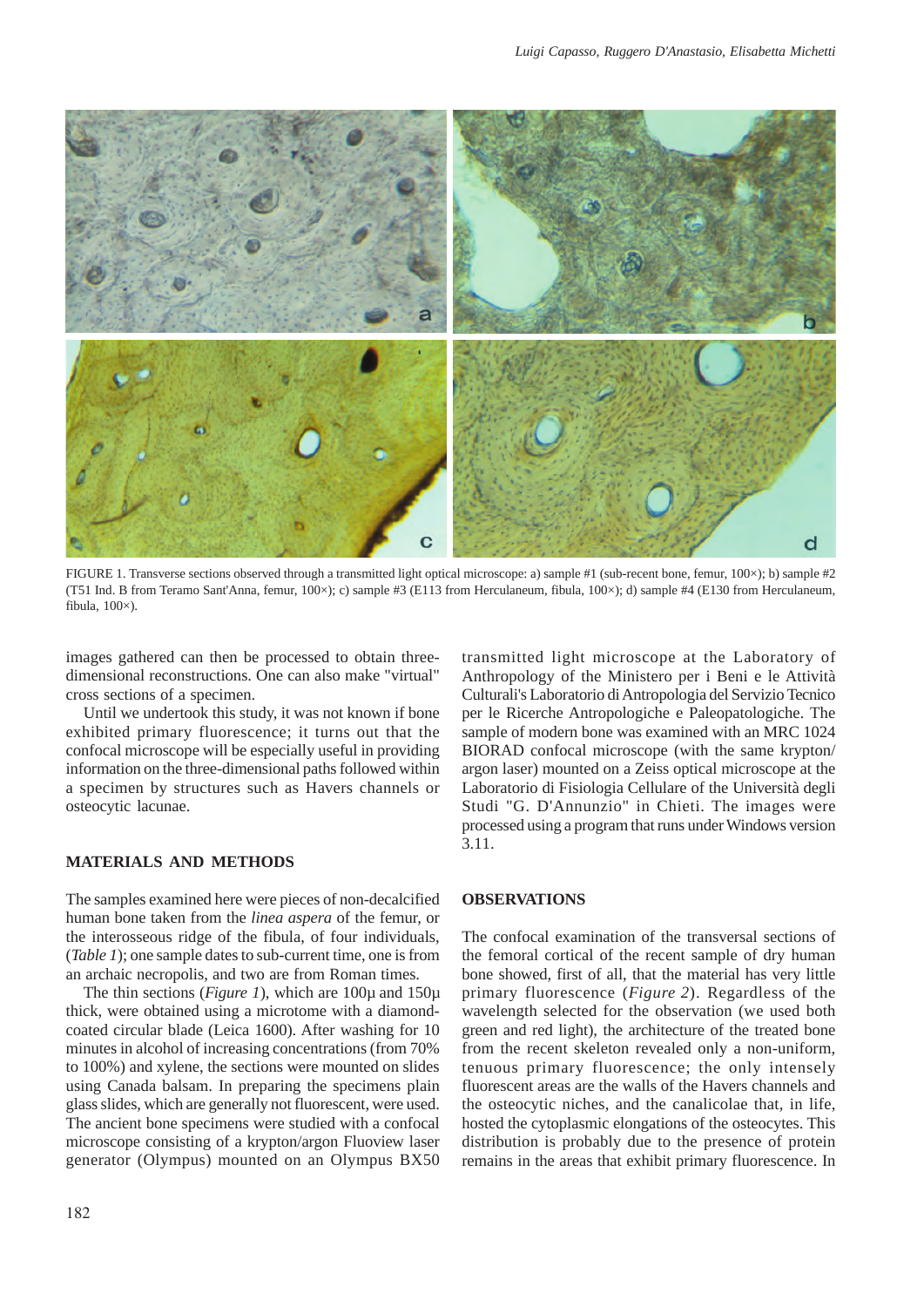





FIGURE 2. Confocal observations of sample #1 (sub-recent bone) at the green (a), and red (b) wavelengths, and combination of the two images (c). There is nearly no autofluorescence at the level of the architectural structure of the bone tissue, while the areas of intense emission are limited to the walls of the Havers channels, osteocytic niches, and canalicolae (proteinic remains, 100×).



FIGURE 3. Transverse section of sample #4 (E130, fibula) observed with the confocal microscope: note the intense and diffuse autofluorescence (observed at the red wavelength, 63×).



FIGURE 4. Transverse section of sample #3 (E113) seen with the confocal microscope at the red wavelength: 63×, note the intense autofluorescence and the clarity of all the structures typical of the histological architecture of a normal human bone: the cementation lines and the relationships between osseous breccia and active osteons are especially clear.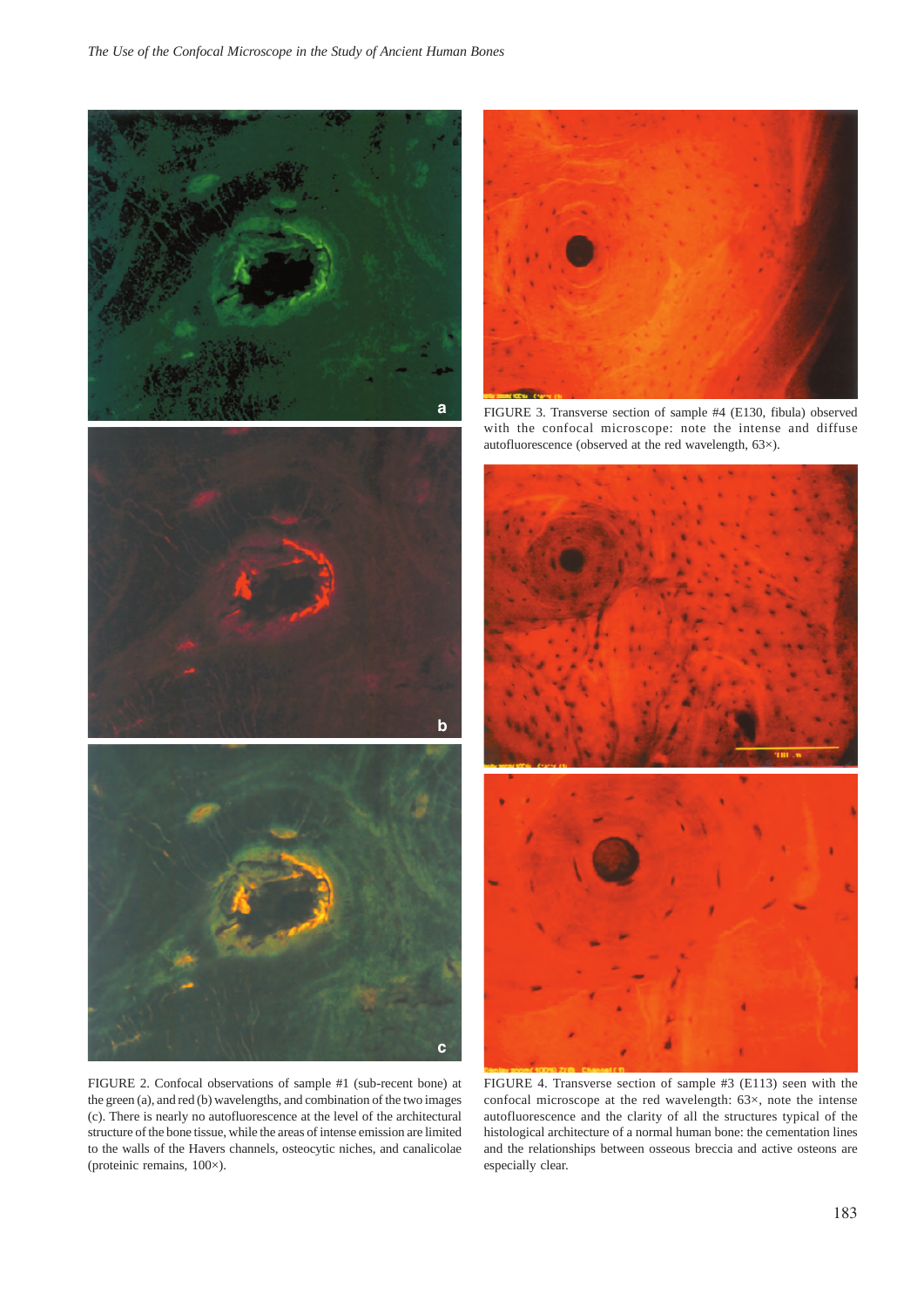

FIGURE 5. Transverse section of sample #3 (E113) seen with the confocal microscope (observed at the red wavelength; 63×): six images at differing depths (a–f) below the surface of the sample, obtained through laser scanning; one can follow the path of a Volkmann's channel.

fact, the fluorescence of the walls of the Havers channels corresponds to the areas in which the (prevalently proteinic) remains of the vascular system and blood accumulate in the bones of the dead. The primary fluorescence of the niches and canalicolae instead follows the distribution of the remains of the Rouget-Neumann sheath, which is again proteinic (Capasso, Di Tota 1993). These observations therefore would tend to indicate that recent dry human bone does not exhibit primary fluorescence; the phenomenon

only occurs in the limited areas where proteinic remains related to the putrefaction of the soft parts of the bone structure accumulate.

To the contrary, all the samples of ancient bone from archaeological excavations exhibited intense red autofluorescence (*Figures 3, 4*). Though this fluorescence is not uniformly distributed throughout the samples, the areas in which the proteinic remains accumulated are not areas of high-energy emission. The examination of the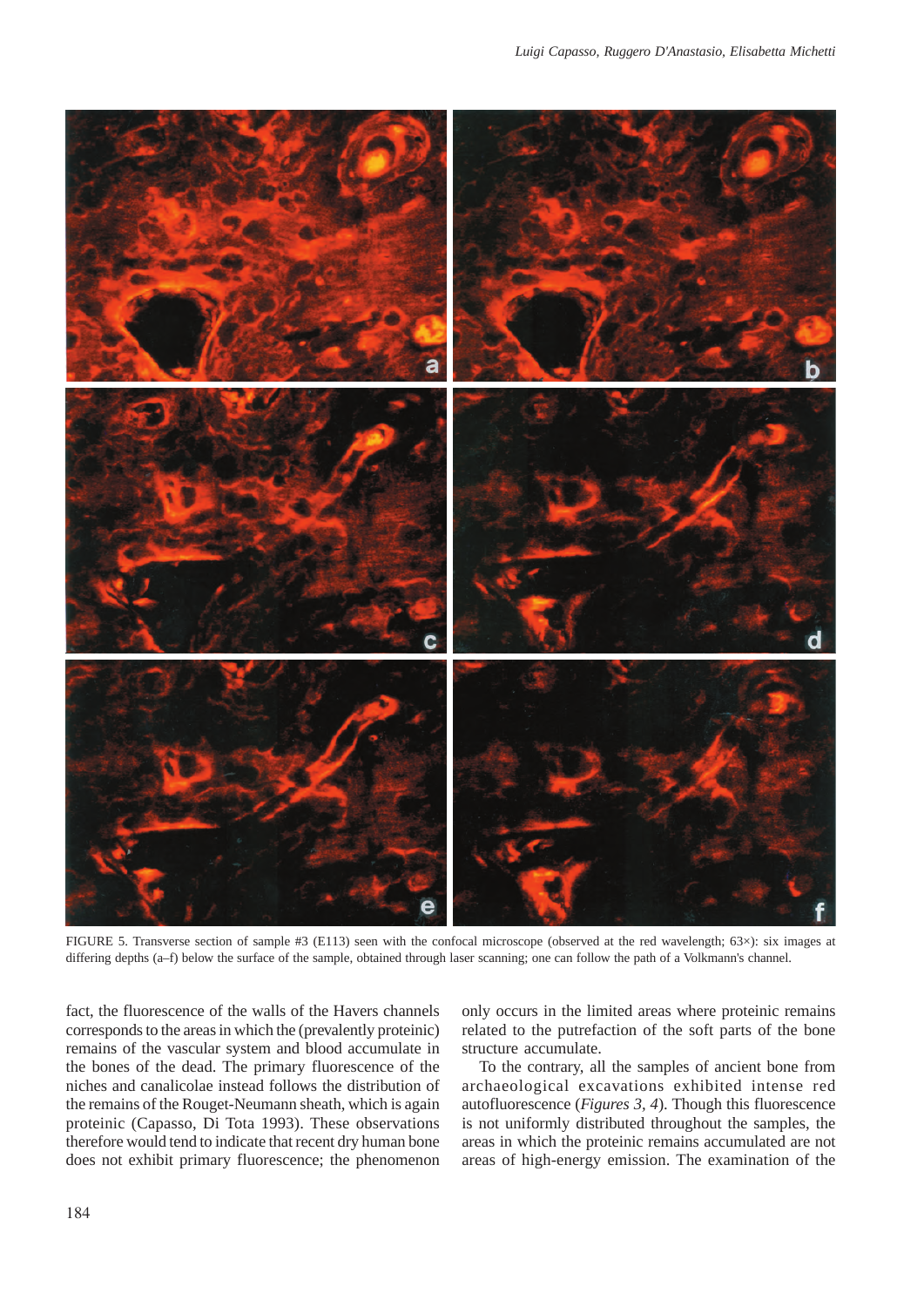ancient remains also showed how well the structural part of the bone samples was preserved: the structure of the active osteons is clearly visible, with the concentric disposition of the bony lamellae around the vascular (Havers) channels. One can also see the irregular shape of the interstitial lamellae that fill in the areas between the osteons (osseous breccia).

The primary fluorescence makes it possible to follow the paths of the cementation lines, in other words the nonfibrillose layers that delimit the osteons and the interstitial systems: they are pale orange, with respect to the more intense color of the surrounding structures. The many osteocytic lacunae which are also quite evident, appear as black, like the vascular canals.

The laser scanning of the samples makes it possible to observe and record the images of the bone tissue relative to various planes below the surface of the histological specimen. This in-depth scanning allows, for example, the study of the structure and morphology of the Volkmann canals, which connect adjacent Havers channels, and to follow their paths through the osseous breccia by joining a sequence of contiguous sections (*Figure 5*).

By registering a series of images obtained through indepth laser scanning and processing them with a computer, one can obtain virtual transversal sections of the specimen, sections that reveal the bone structure throughout the entire thickness of the sample (100µ) along planes perpendicular to that of observation. For example, this technique was used to perform a transverse section of sample number 4, which revealed variations in the caliber of three Havers channels observed longitudinally. The image obtained (*Figure 6*) allows the study of the vascular channels and the variations in their morphologies along their lengths (for example increases or decreases in their cross sectional areas), and also to observe the connections there may be with perforating vascular channels (Volkmann's channels) or elongations of the osteocytic lacunae.

We were also able to follow the three-dimensional disposition of the histological structures in the fresh human bone studied with the confocal microscope, though the images obtained were not as richly detailed due to the low autofluorescence of the recent bone.

The greatest emission of fluorescent radiation in the ancient bony tissue was likely related to processes of refraction and reflection of the electromagnetic waves by minerals that were present in greater amounts in the ancient bone matrix, in other words, the appearance of structural



FIGURE 6. Virtual longitudinal section of sample #4 (E130) obtained through the elaboration and interpretation of a series of scans on the surface and at depth that cover the entire thickness of the sample (about  $100\mu$ ). Note the three Havers canals with their longitudinal variations in width; the longitudinal series with less energy are less autofluorescent areas interspersed in the laminar structure of the osteons (observations at the red wavelength, 63×).

or chemical alterations to the hydroxyapatite during diagenesis.

### **CONCLUSIONS**

Dry recent human bone is only slightly autofluorescent, and the zones of fluorescent emission (concentrated along the walls of the vascular channels, osteocytic niches and canalicolae) are likely related to the presence of proteinic remains.

Ancient human bone, instead, exhibits natural autofluorescence. This red autofluorescence would appear to be typical of ancient bone, and therefore must be interpreted as a phenomenon related to diagenesis. At present we cannot say if the appearance of autofluorescence is related to a relative enrichment in mineral salts or to possible physical and/or chemical alterations to the hydroxyapatite.

New studies are necessary to determine this; in the meantime this study shows that autofluorescence is characteristic of ancient human bone, and this means the confocal microscope provides another means for anthropological and palaeopathological study. Indeed, unlike the microscopes normally used to study samples of

TABLE 1.

| <b>Samples</b>      | $\mathbf{N}^{\circ}$ | Origin      | Date              | <b>Sex</b> | Age at death |
|---------------------|----------------------|-------------|-------------------|------------|--------------|
| Femur, sec.150µ     | #1                   | Chieti      | Sub-modern        | Male       | Adult        |
| T. 51 Ind. B        | #2                   | Teramo      | VII–XI cent. A.D. | Male       | Adult        |
| Femur, $sec.150\mu$ |                      |             |                   |            |              |
| E 113               | #3                   | Herculaneum | 79 A.D.           | Female     | $30 - 35$    |
| Fibula, sec. 100µ   |                      |             |                   |            |              |
| E 130               | #4                   | Herculaneum | 79 A.D.           | Female     | $20 - 25$    |
| Fibula, sec. 100µ   |                      |             |                   |            |              |